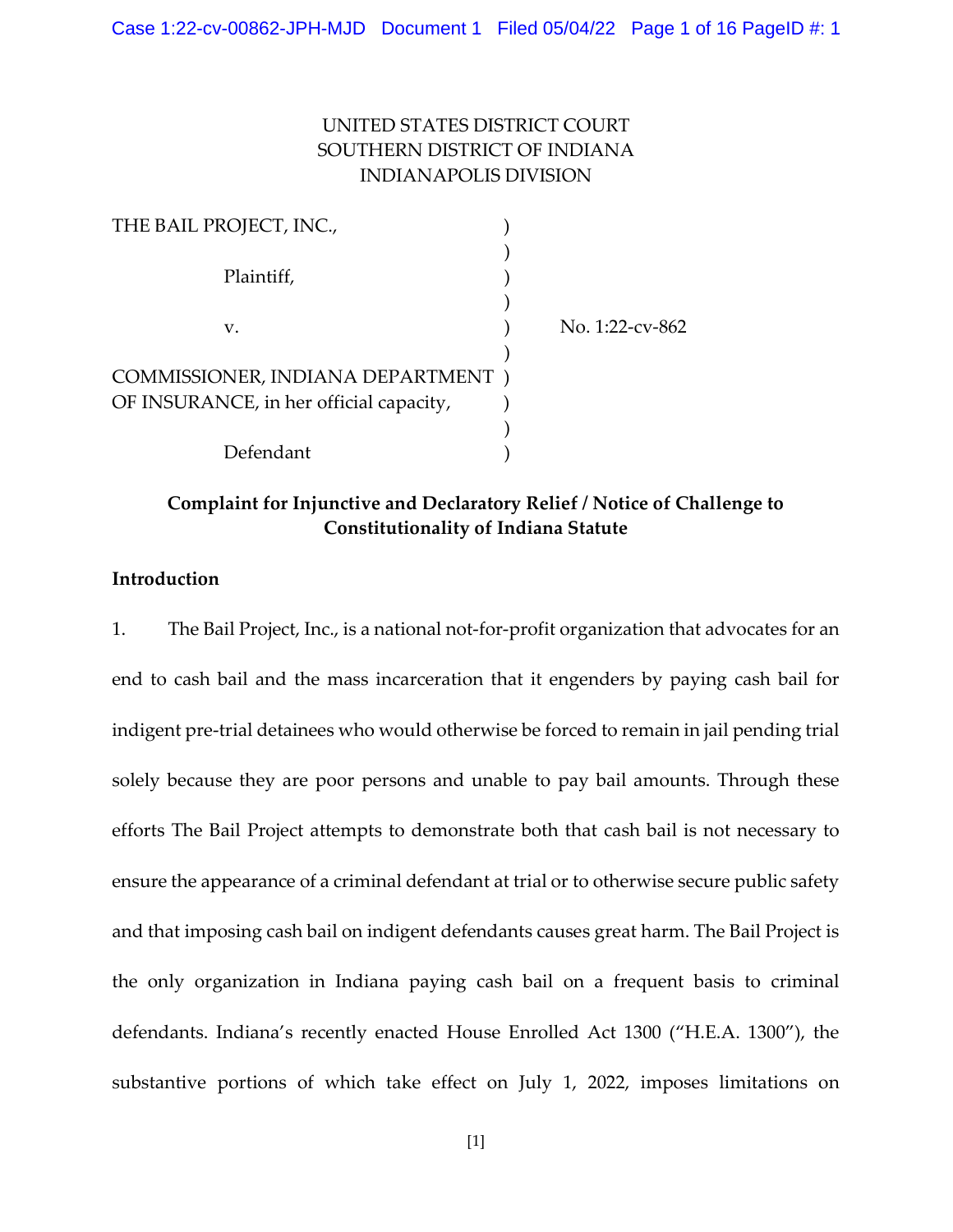"charitable bail organizations" and appears to be directed at, and apply only to, The Bail Project. H.E.A. 1300 vests unfettered discretion in the Commissioner of the Indiana Department of Insurance to deny The Bail Project the ability to act as a charitable bail organization and imposes severe limitations on The Bail Project's ability to pay bail, which is its expressive advocacy work, all of which violates the First Amendment. It also imposes limitations on charitable bail organizations that are not imposed on other persons paying cash bail or on bail bond agents. This violates The Bail Project's rights under equal protection. Appropriate injunctive and declaratory relief should issue.

### Jurisdiction, venue, cause of action

2. This Court has jurisdiction of this case pursuant to 28 U.S.C. § 1331.

3. Venue is proper in this district pursuant to 28 U.S.C. § 1391.

4. Declaratory relief is authorized by Federal Rules of Civil Procedure 57 and by 28 U.S.C. §§ 2201, 2202.

5. Plaintiff's claims are brought pursuant to 42 U.S.C. § 1983 to redress the deprivation, under color of state law, of rights secured by the Constitution of the United States.

### Parties

6. The Bail Project, Inc., is a New York nonprofit corporation with its principal office in California. It operates in Indiana as a foreign nonprofit corporation with a registered agent located in Greenwood, Indiana.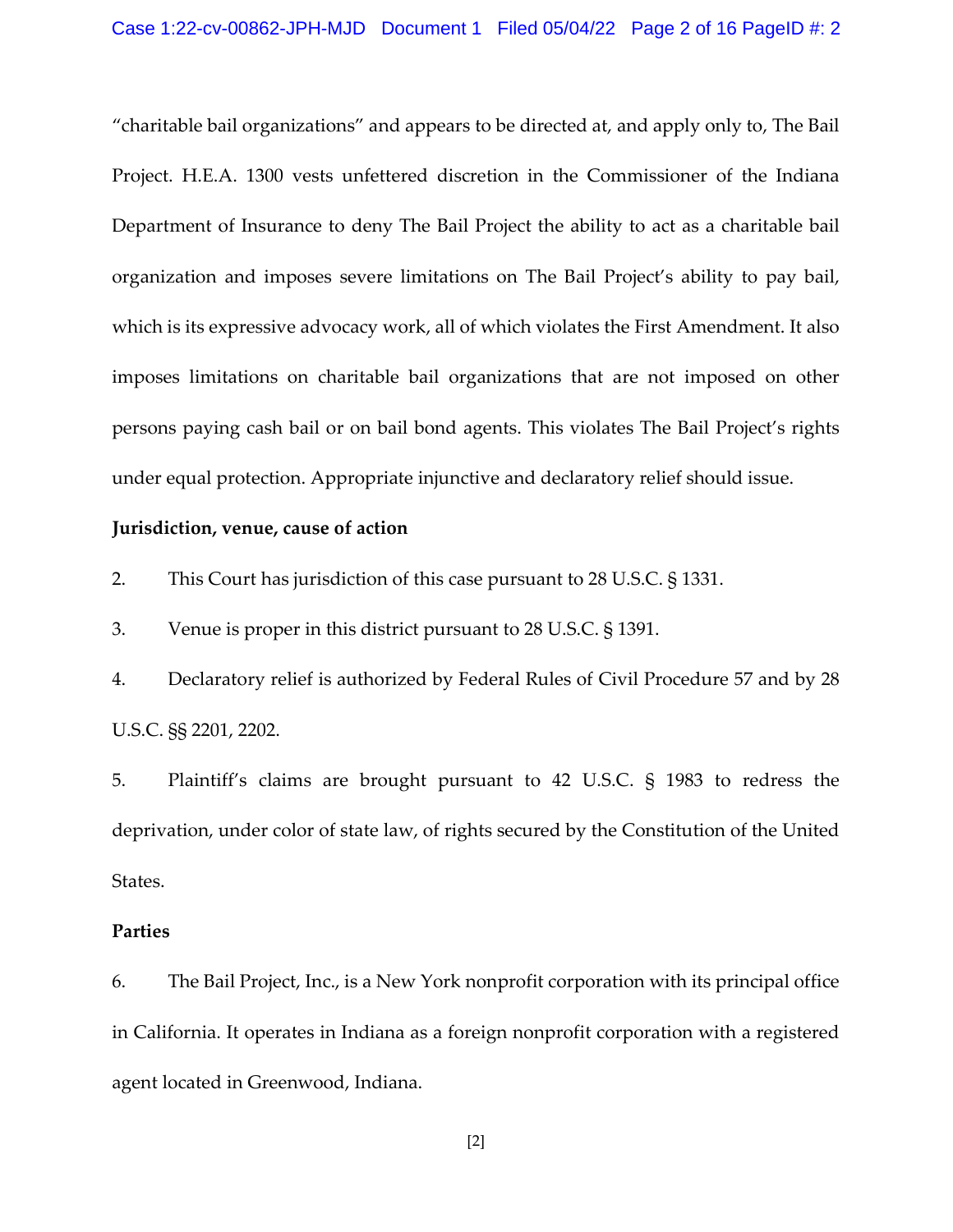7. The Commissioner of the Indiana Department of Insurance ("Commissioner"), who is sued in her official capacity, is the duly appointed head of the agency.

### The challenged statute

8. H.E.A. 1300, signed into law by Governor Holcomb on March 15, 2022, provides that the Commissioner regulates the newly established category of "charitable bail organizations." Ind. Code § 27-10-2-4.1 (eff. July 1, 2022).

9. A "charitable bail organization" is a business entity or nonprofit organization that exists for the purpose of paying cash bail for third parties and does so for more than three defendants in any 180-day period, except for persons who pay bail for close relatives. Ind. Code § 27-10-2-4.5(a) (eff. July 1, 2022).

10. The Commissioner may certify a charitable bail organization that is, among other things, a nonprofit organization under the Internal Revenue Code or Indiana law, is registered to do business in Indiana, is in Indiana, and exists to deposit cash bail for indigent criminal defendants who are not charged with a crime of violence or, if charged with a felony, have never been convicted of a crime of violence. Ind. Code § 27-10-2-4.5(b) (eff. July 1, 2022).

11. Once certified, a charitable bail organization is not allowed to pay bail for a defendant who is charged with a crime of violence as defined in Indiana Code § 35-50-1- 2(a), or, if charged with a felony, has ever been convicted of a crime of violence. Ind. Code § 27-10-2-4.5 (a)(2), (g)(2) (eff. July 1, 2022).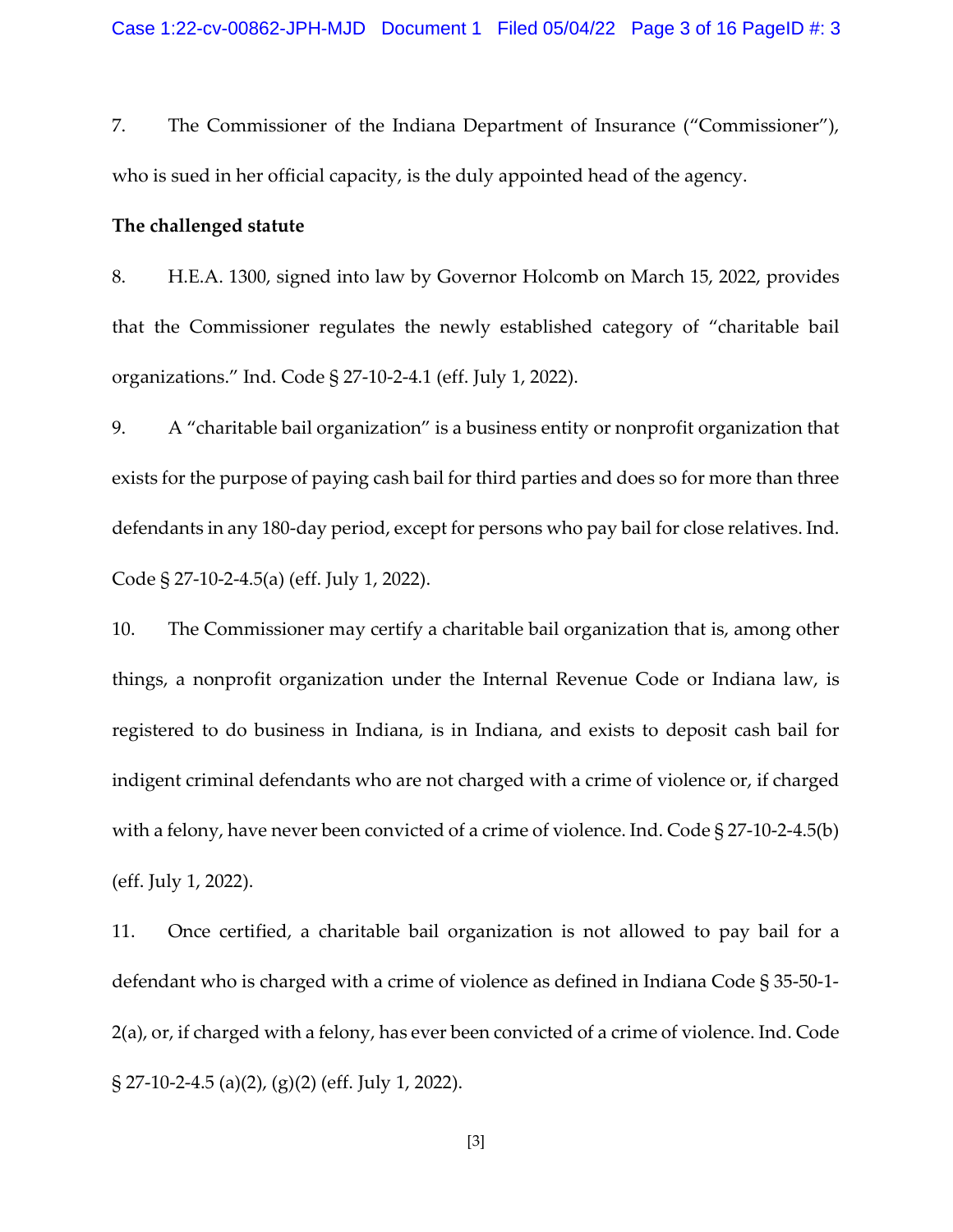12. A "crime of violence" is defined in Indiana Code § 35-50-1-2(a) and includes murder, attempted murder, voluntary manslaughter, involuntary manslaughter, reckless homicide, battery or domestic battery as a Level 2-5 felony, aggravated battery, kidnapping, rape, criminal deviate conduct, child molesting, sexual misconduct with a minor, robbery as a Level 2 or 3 felony, burglary as a Level 1-4 felony, operating a vehicle while intoxicated causing death, catastrophic, or serious bodily injury, child exploitation as a Level 4 or 5 felony, resisting law enforcement as a felony, unlawful possession of a firearm by a serious violent felon, and strangulation as a Level 5 felony.

13. Indiana law also provides that "a reference to a conviction for an Indiana criminal offense appearing within the Indiana Code also includes a conviction for any of the following . . . (3) A substantially similar offense committed in another jurisdiction." Ind. Code § 1-1-2-4.

14. A charitable bail organization must apply for certification by the Commissioner in accordance with rules that are to be promulgated. Ind. Code § 27-10-2-4.5(c) (eff. July 1, 2022); Ind. Code § 27-10-2-4.6 (eff. upon passage).

15. The Commissioner of the Indiana Department of Insurance may deny, suspend, revoke, or refuse to renew the certification for several reasons, including:

- Violation of any laws of this state in the course of dealing under the certification.
- Willful failure to comply with or willful violation of any proper order or rule of the commissioner.
- When, in the judgment of the commissioner, the certificate holder has, in the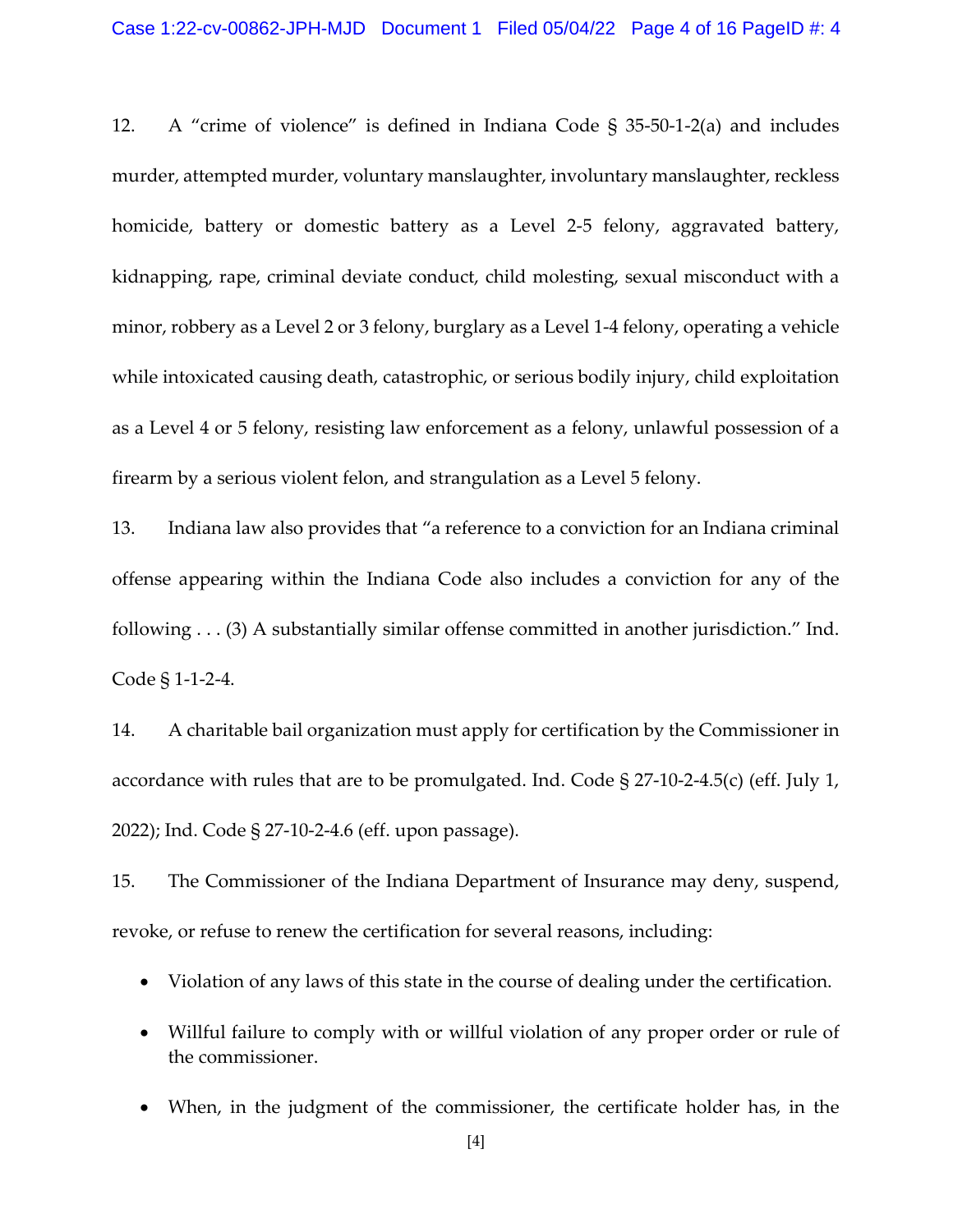conduct of affairs under the certification, demonstrated:

(A) incompetency or untrustworthiness;

(B) conduct or practices rendering the certificate holder unfit to carry on charitable bail activities or making the certificate holder's continuance detrimental to the public interest; or

(C) that the certificate holder is no longer in good faith carrying on as a charitable bail organization;

 and for these reasons is found by the commissioner to be a source of detriment, injury, or loss to the public.

Ind. Code § 27-10-2-4.5(f)(2), (6), (7) (eff. July 1, 2022).

16. A charitable bail organization may only pay cash for bail and may not execute a

surety bond for a defendant. Ind. Code § 27-10-2-4.5(g)(3), (i) (eff. July 1, 2022).

# Factual allegations

## The bail system in Indiana

17. Bail is an amount set by a court that a criminal defendant must pay to be released from pre-trial confinement pending trial.

18. Under Indiana law, when a person is facing criminal charges, the court may release the person pending resolution of the criminal case without bail. In this situation the person is released on his or her own recognizance.

19. Indiana Rule of Criminal Procedure 26 states:

(A) If an arrestee does not present a substantial risk of flight or danger to themselves or others, the court should release the arrestee without money bail or surety subject to such restrictions and conditions as determined by the court except when:

(1) The arrestee is charged with murder or treason.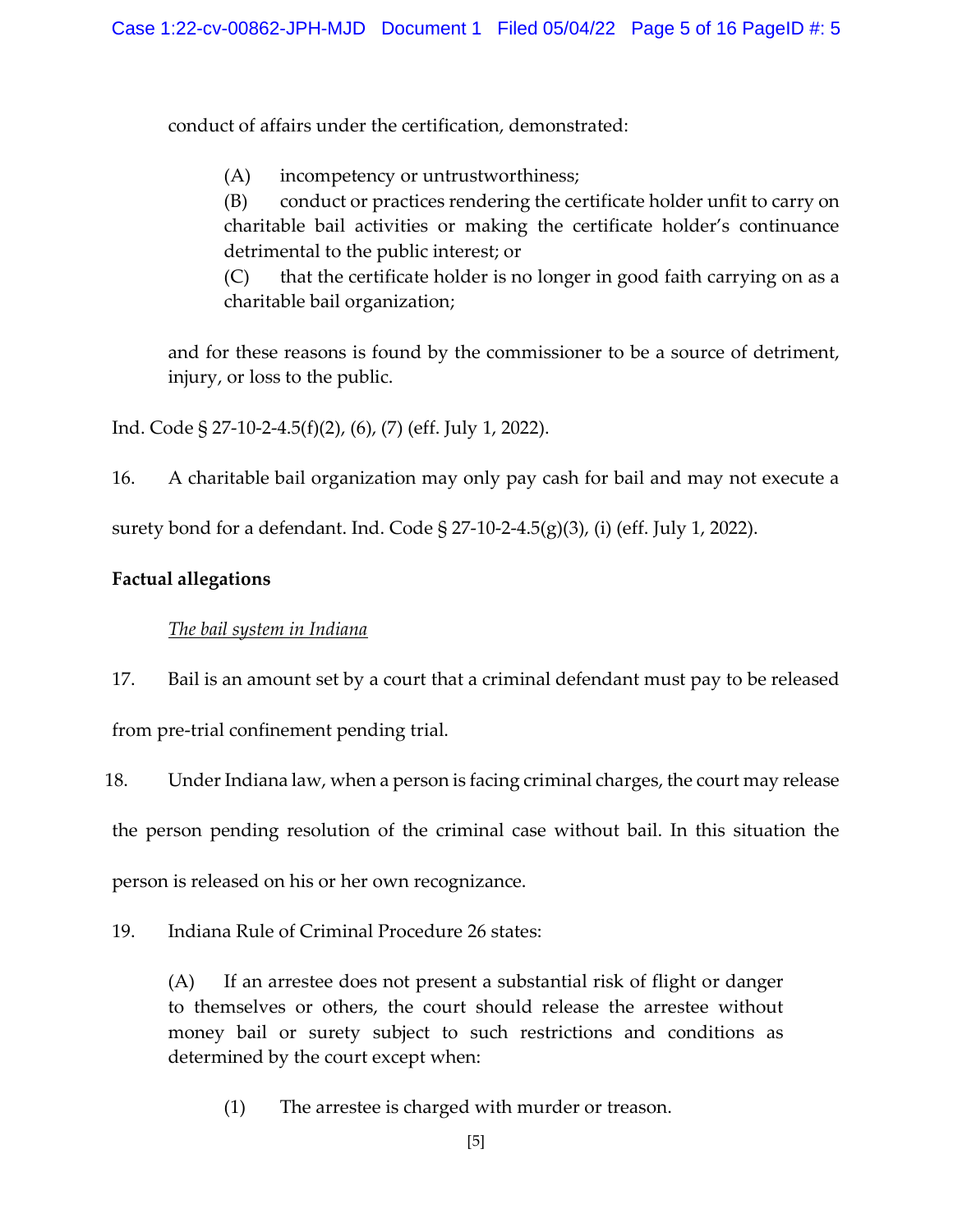(2) The arrestee is on pre-trial release not related to the incident that is the basis for the present arrest.

(3) The arrestee is on probation, parole or other community supervision.

(C) If the Court determines that an arrestee is to be held subject to money bail, the court is authorized to determine the amount of such bail and whether such bail may be satisfied by surety bond and/or cash deposit.

 $\mathbb{R}^n$  and  $\mathbb{R}^n$  are the set of  $\mathbb{R}^n$  . The set of  $\mathbb{R}^n$  and  $\mathbb{R}^n$  are the set of  $\mathbb{R}^n$  and  $\mathbb{R}^n$  are the set of  $\mathbb{R}^n$  and  $\mathbb{R}^n$  are the set of  $\mathbb{R}^n$  and  $\mathbb{R}^n$  are the

20. If the court determines that bail should be posted, it has broad discretion as to the amount of bail and other release conditions imposed on the pre-trial detainee. See, e.g., DeWees v. State, 180 N.E.3d 261, 265 (Ind. 2022).

21. The purpose of bail is to assure the defendant's presence at his or her court hearings and to ensure public safety pending the resolution of the criminal case.

22. In Indiana bail can include cash bail or a surety bond from a bail bond agent.

23. Where cash bail is established, the bail amount is paid to the clerk of the county to secure the person's release and the clerk will hold this money pending disposition of the case.

24. A bail bond agent will usually charge 10% of the bail amount and when that nonrefundable amount is paid the agent will present proof of an insurance policy for the entire bond amount to the clerk of the county, thus guaranteeing payment of the entire bail amount. However, no cash is presented to the clerk of the county, just the guarantee. 25. If the defendant appears at all his or her court appearances the cash bail will be released at the conclusion of the case and, if a surety bond has been posted, the bond will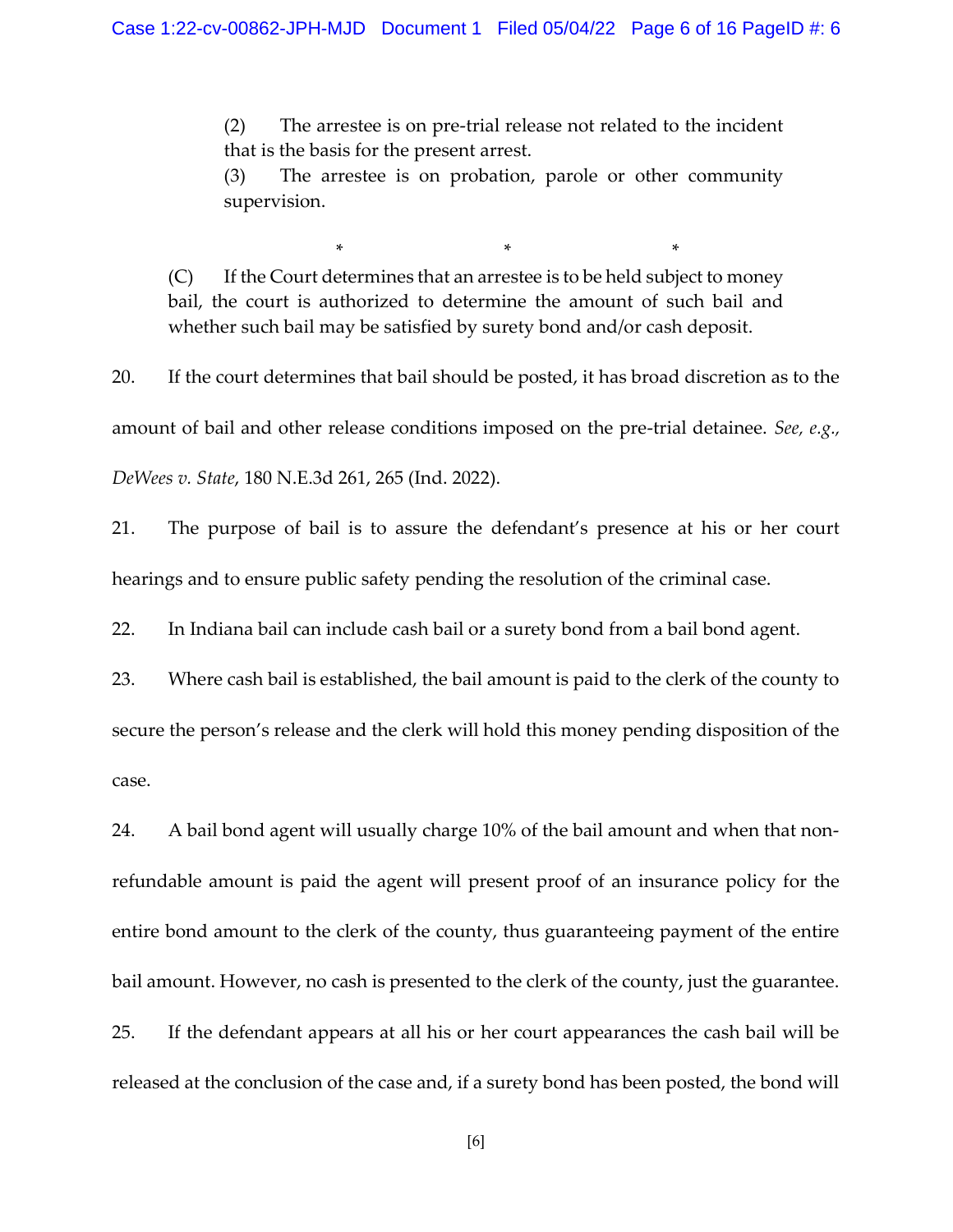be released.

26. If the person does not appear for court appearances the entirety of the cash or the value of surety bond may be forfeited. Ind. Code § 35-33-8-7.

### The Bail Project

27. The Bail Project is a national nonprofit organization that is committed to combating mass incarceration and racial disparities at the front end of the criminal legal system by trying to stop the practice of imposing monetary bail on defendants, which results in low-income and indigent defendants needlessly having to remain incarcerated during the pendency of their criminal cases because of their inability pay bail.

28. Even the imposition of only a small bail amount will often be impossible for an indigent defendant to pay, either through a bail bond agent or through cash on their own, and will result in the indigent defendant needlessly having to remain in jail pending the resolution of their case.

29. This results in significant and potentially permanent disruption of the defendants' lives and that of their families and further prolongs the cycle of poverty that entraps persons.

30. It is The Bail Project's position, as noted on its website that:

Pretrial detention, fueled by unaffordable cash bail, upends the presumption of innocence, tears families apart, and perpetuates racial and economic disparities in the criminal legal system. To combat these injustices, we must steer local pretrial systems away from cash bail and jails and toward release on recognizance and investment in social services and community-based approaches to care and safety. That, in short, is the main objective of The Bail Project.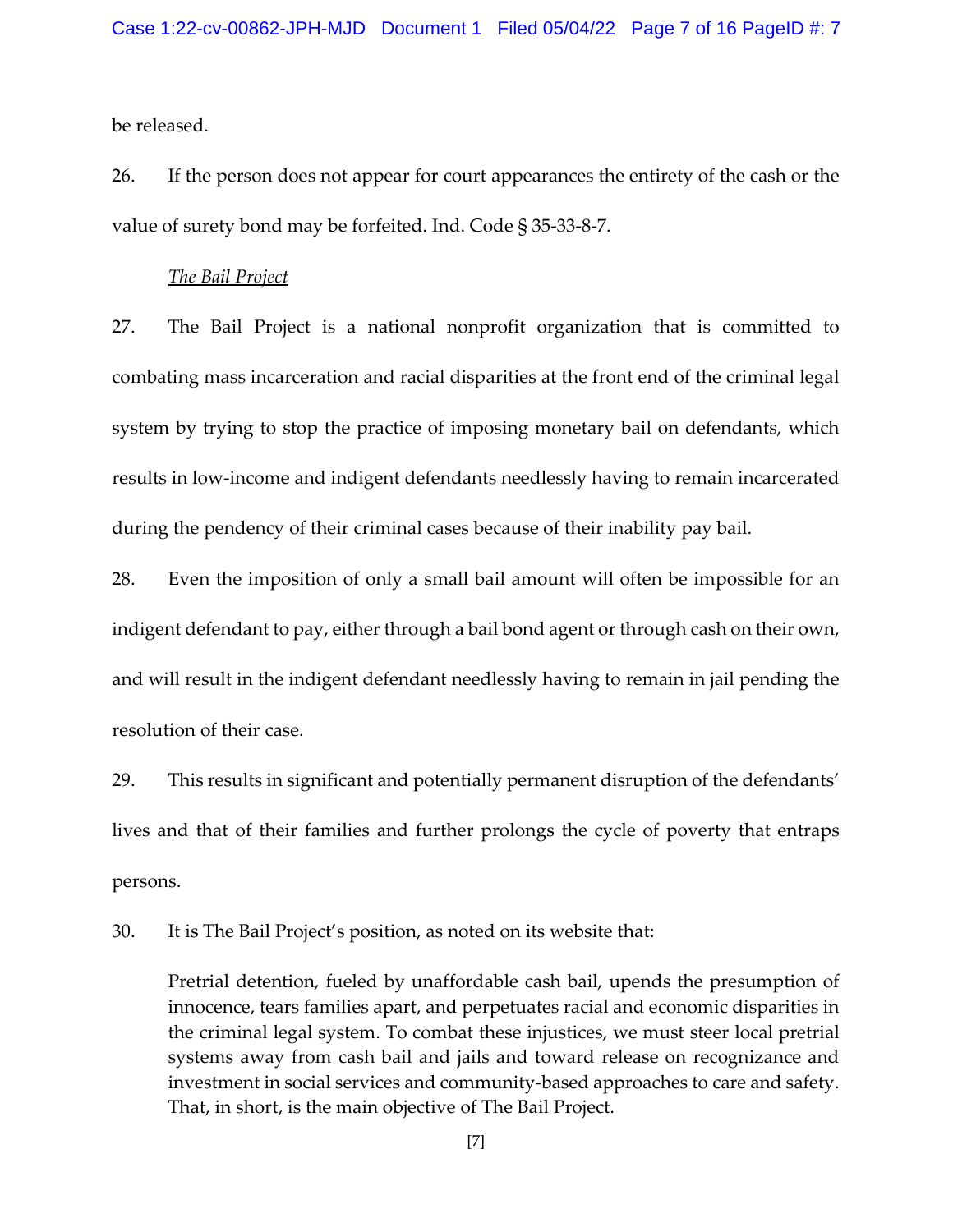The Bail Project, FAQ-Why focus on bail?, https://bailproject.org/faq/ (last visited on March 14, 2022).

31. Being faced with time in jail because of an inability to pay bail may force defendants to plead guilty, even if they are innocent, as the sole means to get out of jail more quickly.

32. The Bail Project was established in 2016 and is committed to protesting against cash bail and advocating for its end.

33. Its protest and advocacy take the form of paying cash bail for defendants for whom a court has established bail.

34. The Bail Project will pay cash bail not only to protect the person, their family, and society in general from the disruptive effects of continued pretrial detention occasioned by the inability to pay bail, but to demonstrate, on a case-by-case basis that requiring a criminal defendant to pay bail is not necessary to ensure court appearances and community safety.

35. The Bail Project will assist its clients by paying the cash bail, and also by taking various steps to ensure that the clients make their court appearances, and by recommending their clients for supportive social services, a model that The Bail Project terms "Community Release with Support."

36. At the outset of each bailout, The Bail Project staff conduct an individualized needs assessment to determine a person's eligibility for their program and a post-release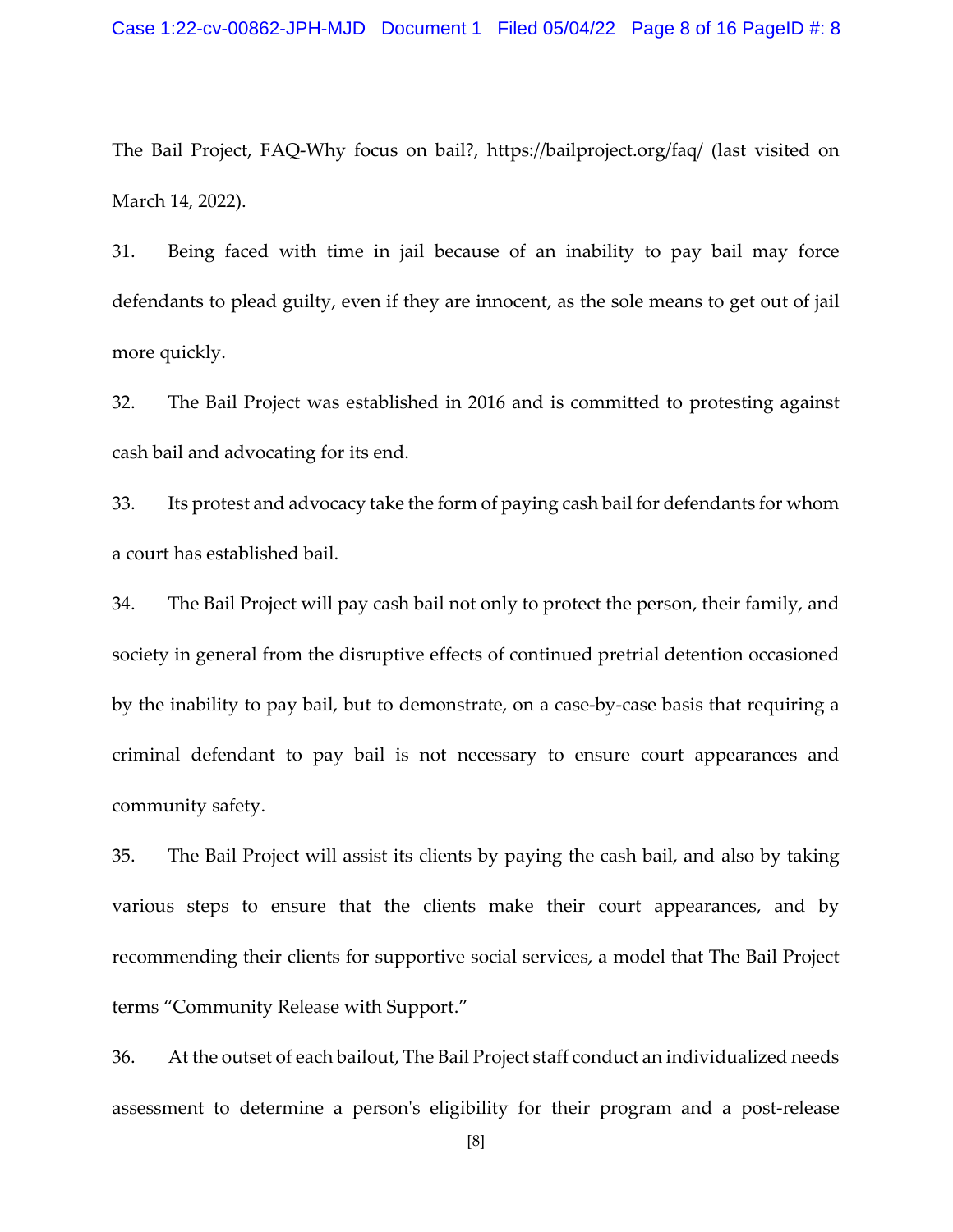support plan. The Bail Project then posts bail at no cost to the individual, removing the financial incentive that cash bail creates. Upon release, The Bail Project staff provide clients with court reminders, transportation assistance, and voluntary referrals to social services and community resources based on the person's identified needs when requested.

37. The Bail Project pays the bail out of its National Revolving Bail Fund, which is a sum of money maintained by The Bail Project to pay cash bail for its clients around the country. When a client of The Bail Project has made all of their court appearances and the criminal case is resolved, the refunded bail money is put back into The Bail Project's National Revolving Bail Fund to help additional Bail Project clients.

38. As a result, the same money can be used over and over to pay bail for persons around the country.

39. It is The Bail Project's ultimate goal to eliminate the need for its existence by demonstrating through its protest, expressive activity of paying cash bail, and policy and advocacy efforts that bail is not necessary to ensure that persons appear for their court hearing.

40. The Bail Project, through its payment of bail through the National Revolving Bail Fund, is protesting the imposition of cash bail and is attempting to advocate and be the catalyst for long-term systemic reform that will largely eliminate cash bail.

41. The payment of bail by The Bail Project therefore represents the organization's

[9]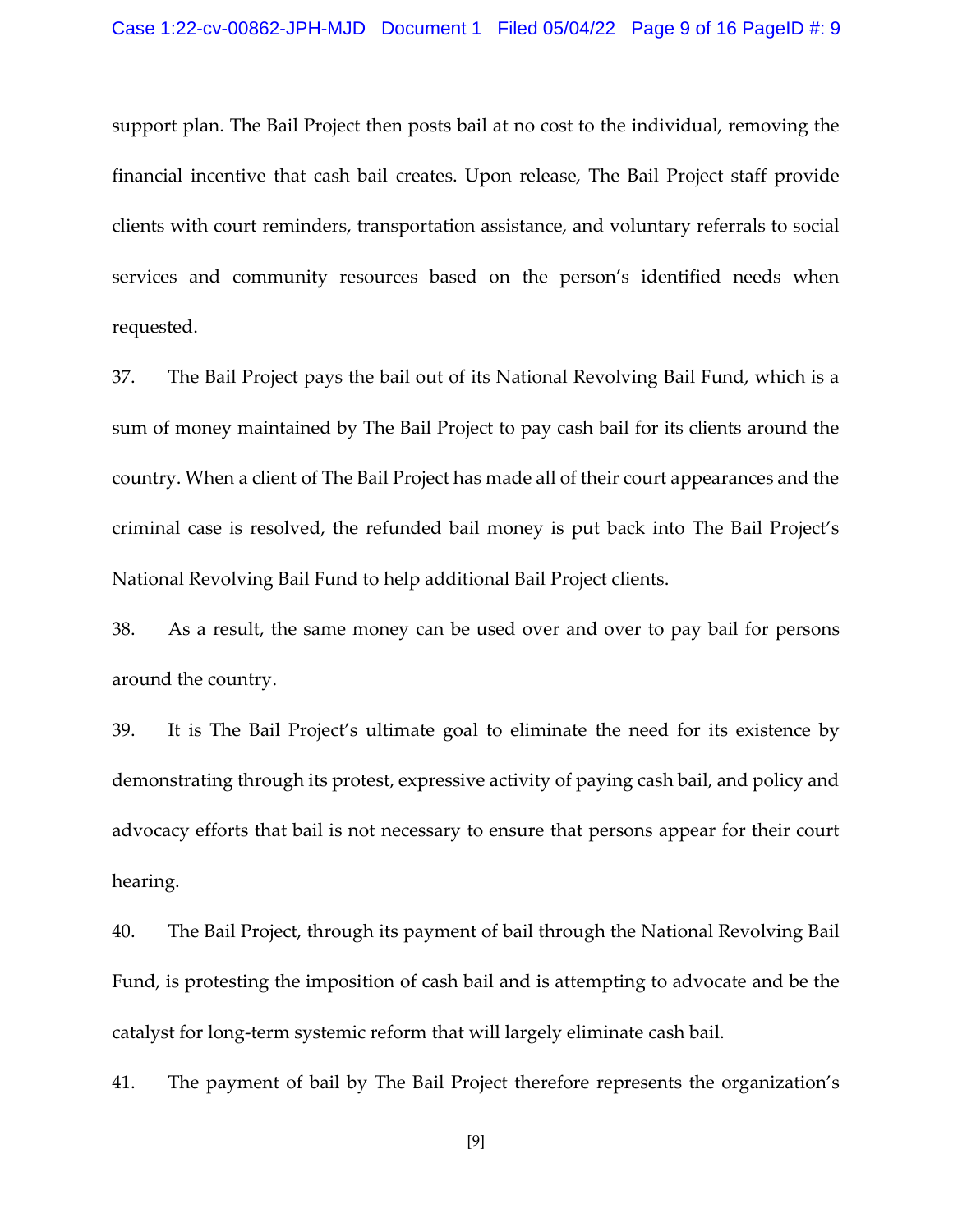essential protest and expressive activity.

42. At the current time The Bail Project is operating in 30 jurisdictions in 20 states.

43. It has provided free bail assistance to over 21,000 low-income persons in these jurisdictions.

44. Nationwide, as of December 2021, the Bail Project has supported clients' return to 72,291 court dates, for a 92% appearance rate. In turn, 92% of The Bail Project's bail funds have revolved, allowing the Bail Project to support additional clients.

45. The Bail Project does not disqualify people based on the type of charge alone because people held on bail are presumed innocent by law and have been deemed to be eligible for pretrial release by a judge, contingent on paying bail. Throughout the country The Bail Project pays bail for persons charged with a variety of crimes, including those which if they were committed in Indiana, would meet the statutory definition of "crime of violence" as set forth in Indiana Code § 35-50-1-2(a), and those who are charged with felonies and have prior convictions for offenses that, if they had been committed in Indiana, would meet the statutory definition of "crime of violence."

46. Since 2018, The Bail Project has operated in Indiana assisting defendants in criminal cases by paying cash bail. The Bail Project began operating in Marion County in 2018 and in Lake County in 2020.

47. To date The Bail Project has assisted approximately 1,000 pretrial defendants in Lake and Marion Counties.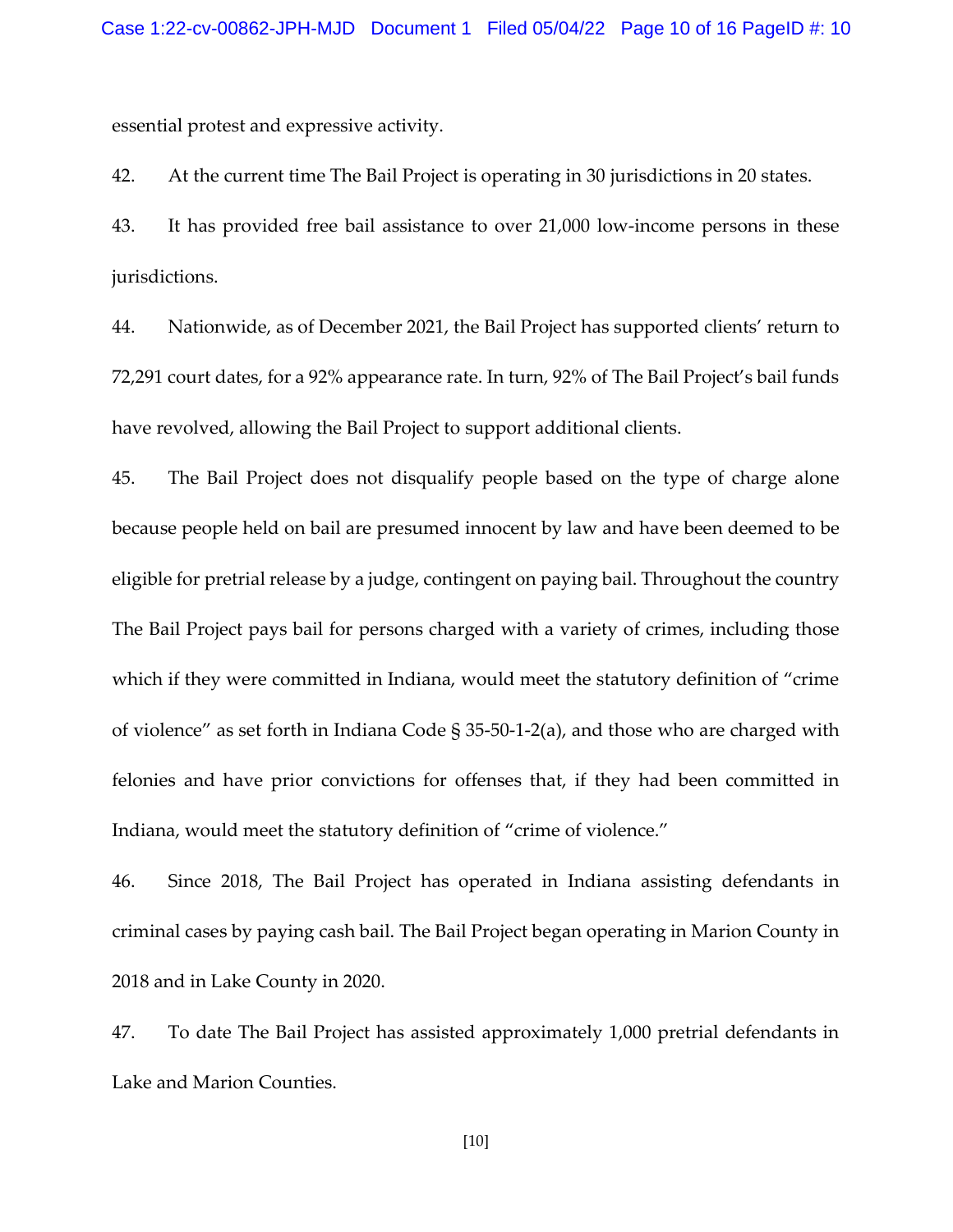48. The Bail Project has assisted, and is currently assisting, persons in Indiana who have been or were charged with "crimes of violence" as defined in Indiana Code § 35-50- 1-2(a) and have assisted, and is currently assisting, persons who were or are charged with a felony and who have prior convictions for a "crime of violence."

49. The Bail Project recently completed a study of the services provided to its clients facing criminal charges in Marion County, Indiana from December of 2018 through December of 2021.

50. During this time, it provided cash bail and supportive services to almost 800 persons.

51. The overall appearance rate for The Bail Project's clients in Marion County was 95%.

52. Of The Bail Project's clients in Marion County who were convicted, only 15% were sentenced to additional time incarcerated beyond what they served before they were released on bail.

53. In Lake County, as of December 2021, The Bail Project had provided cash bail and supportive services to almost 150 persons.

54. The overall court appearance rate for its clients in Lake County was 92%. The effect of HEA 1300 on The Bail Project

55. To continue its protest and advocacy, which involves paying cash bail, The Bail Project will have to be certified as a charitable bail organization and be subject to the

[11]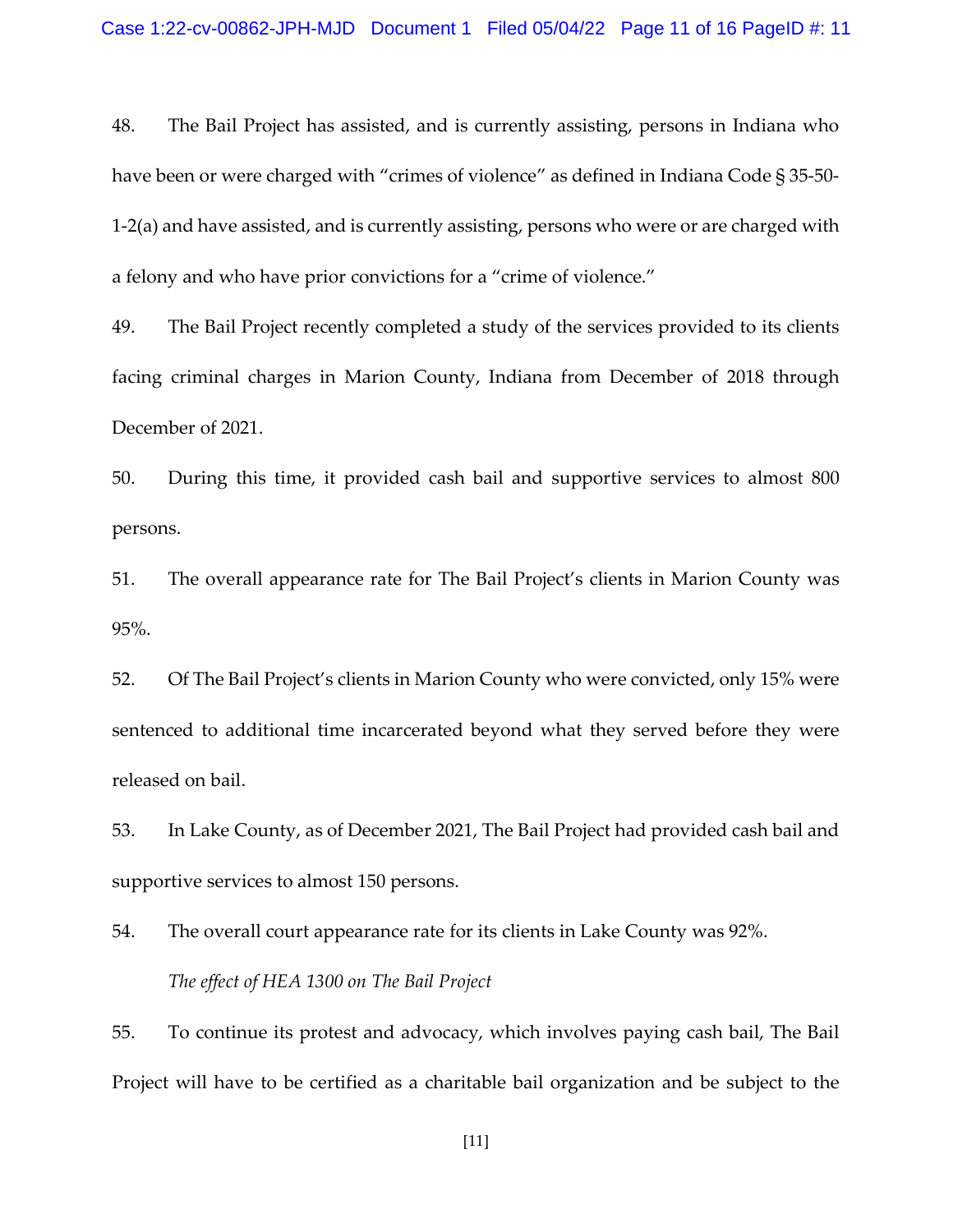restrictions in HEA 1300.

56. On information and belief, there is no other organization in Indiana paying cash bail and only The Bail Project will be subject to the certification requirements and limitations in HEA 1300.

57. As noted, HEA 1300 subjects The Bail Project to denial of certification or revocation of certification if in the Commissioner's "judgment," The Bail Project has,

in the conduct of affairs under the certification, demonstrated

(A) incompetency or untrustworthiness;

(B) conduct or practices rendering the certificate holder unfit to carry on charitable bail activities or making the certificate holder's continuance detrimental to the public interest; or

(C) that the certificate holder is no longer in good faith carrying on as a charitable bail organization;

 and for these reasons is found by the commissioner to be a source of detriment, injury, or loss to the public.

Ind. Code § 27-10-2-4.5(f)(2), (6), (7) (eff. July 1, 2022).

58. Although the above statute refers to "under the certification," the introductory portion of this section also notes that the commissioner "shall deny . . . certification for any of the following causes." Ind. Code § 27-10-2-4.5(f) (eff. July 1, 2022) (emphasis supplied). It therefore appears to apply to the initial certification that The Bail Project will need after June 30, 2022.

59. The Bail Project is today paying cash bail for persons whose cases will be ongoing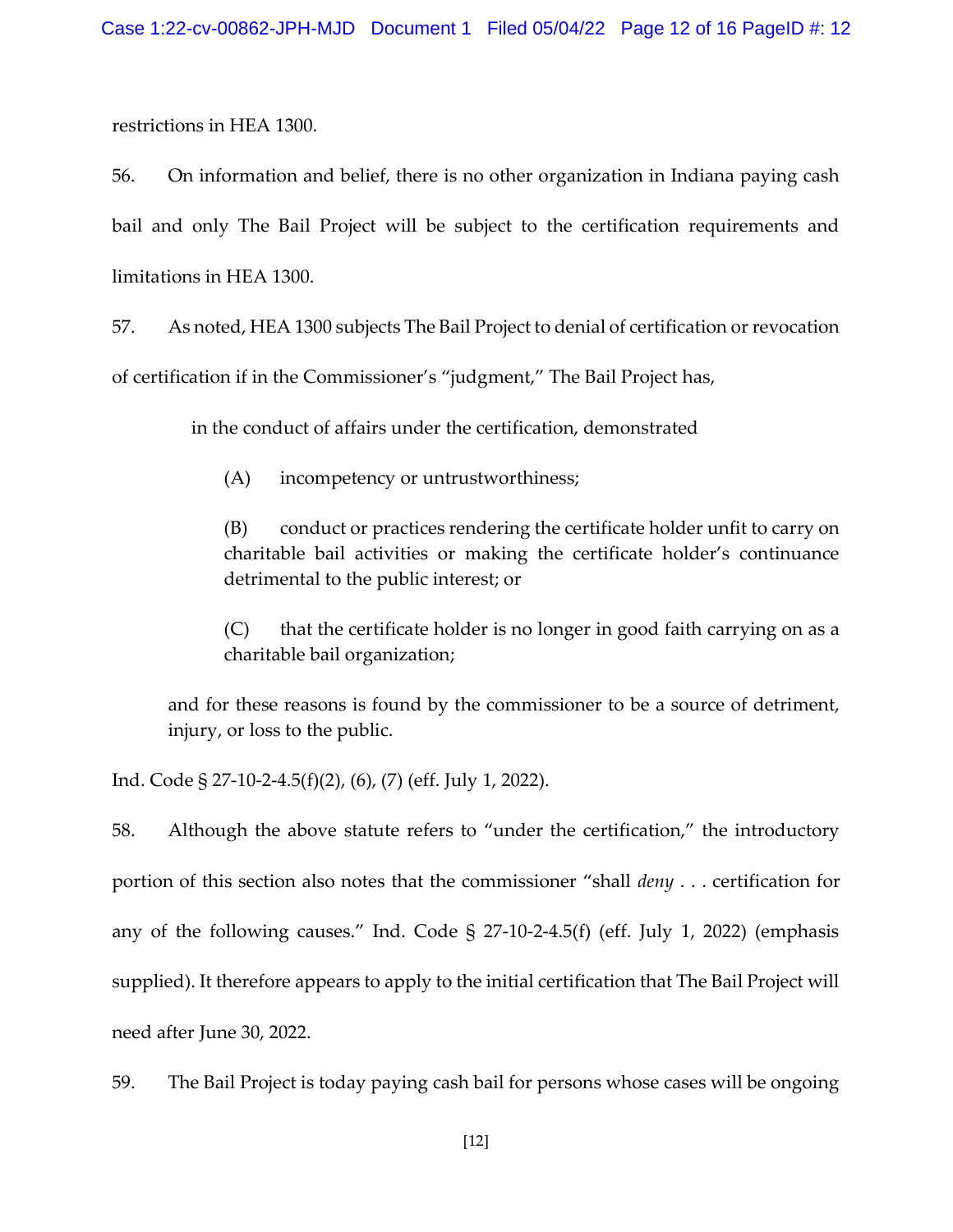on July 1, 2022, so The Bail Project requires certainty regarding what it must demonstrate to satisfy these standards and the standards are vague and uncertain and provide the Commissioner unlimited discretion to deny The Bail Project's application for a license, or revoke one once it is awarded.

60. The Bail Project, as part of its advocacy for the end of cash bail, will continue to pay cash bail for defendants in other jurisdictions who are charged with offenses that would be crimes of violence under Indiana law and who are charged with felonies and have past convictions for what would be crimes of violence under Indiana law.

61. This will allow The Bail Project's license to be denied or revoked as a charitable bail organization is not allowed to pay bail for any defendant charged with a crime of violence or a defendant who is charged with a felony and has a prior conviction for a crime of violence, which includes both the crimes enumerated in Indiana Code § 35-50-1- 2(a), and "substantially similar offense[s] committed in another jurisdiction," Ind. Code § 1-1-2-4(b)(3), and there is nothing in HEA 1300 that limits this restriction to the activities of a charitable bail organization in Indiana.

62. Regardless of punishing The Bail Project for these activities outside the State of Indiana, HEA 1300 also prohibits The Bail Project from paying bail for persons in Indiana who have been accused of a crime of violence, or who are facing a felony with a past conviction for a crime of violence.

63. If bail is set by a court for such persons, it severely impedes The Bail Project's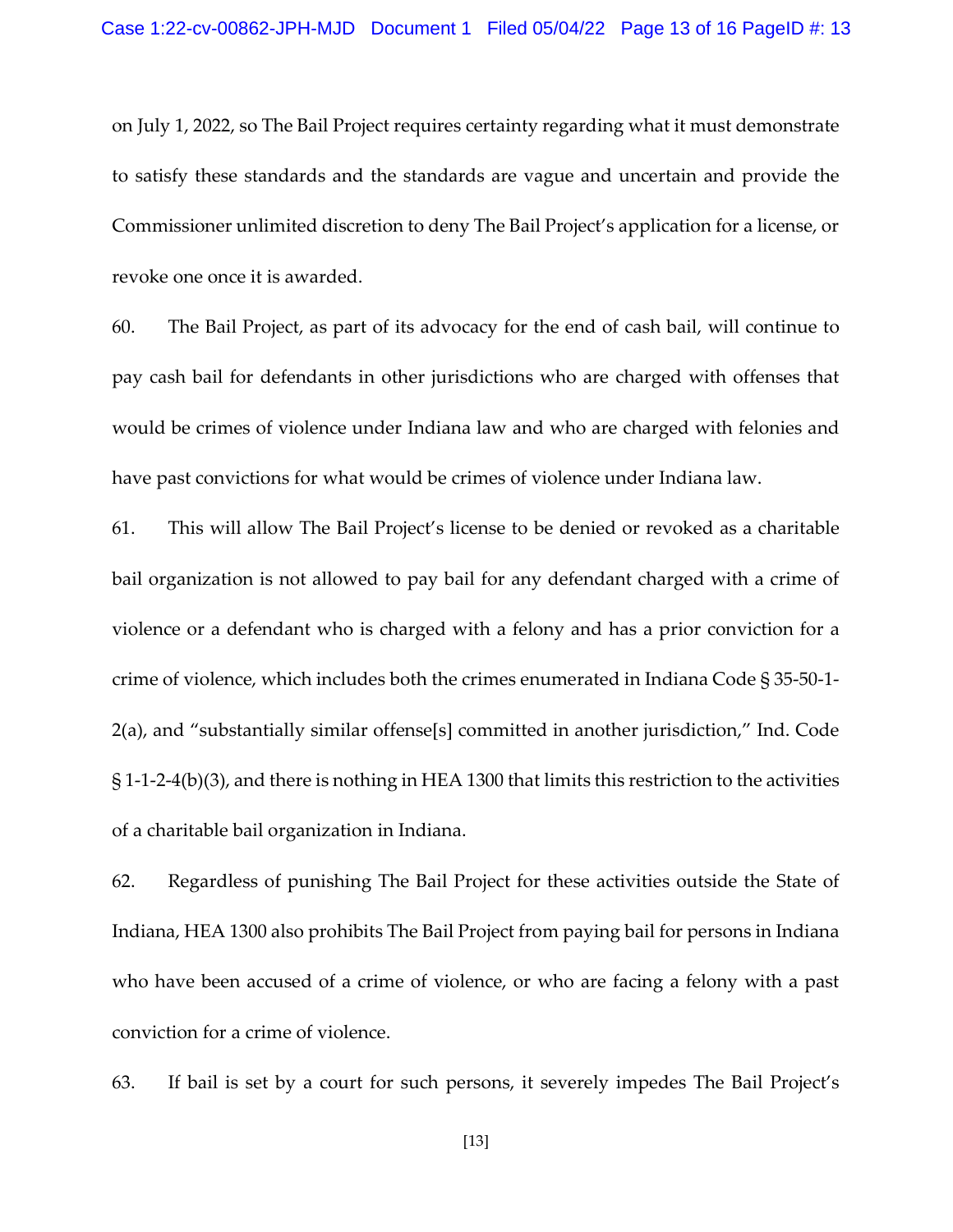mission and advocacy by preventing it from paying cash bail as it is essential to its protest against cash bail to demonstrate that if a court determines that these persons may be properly and safely released pending trial that this release should occur without imposing cash bail requirements.

64. The prohibition also discriminates against The Bail Project by allowing cash bail for these persons to be posted by friends, families, churches, or other persons, but denies The Bail Project the ability to post bail and by allowing bail bond agents to post surety bonds for these persons. There is no justification, rational or otherwise, for this discrimination.

### Concluding allegations

65. At all times the defendant has acted and failed to act under color of state law.

66. HEA 1300 is causing, and, absent an injunction, will continue to cause The Bail Project irreparable harm for which there is no adequate remedy at law.

### Legal claims

67. Requiring The Bail Project to restrict its expressive activities outside of Indiana to obtain a license from defendant for its activities inside Indiana represents an unconstitutional condition on its expressive activity and advocacy and violates the First Amendment.

68. Requiring The Bail Project to be licensed based on uncertain and vague standards that leave its ability to engage in its expressive activity at the complete and standardless

[14]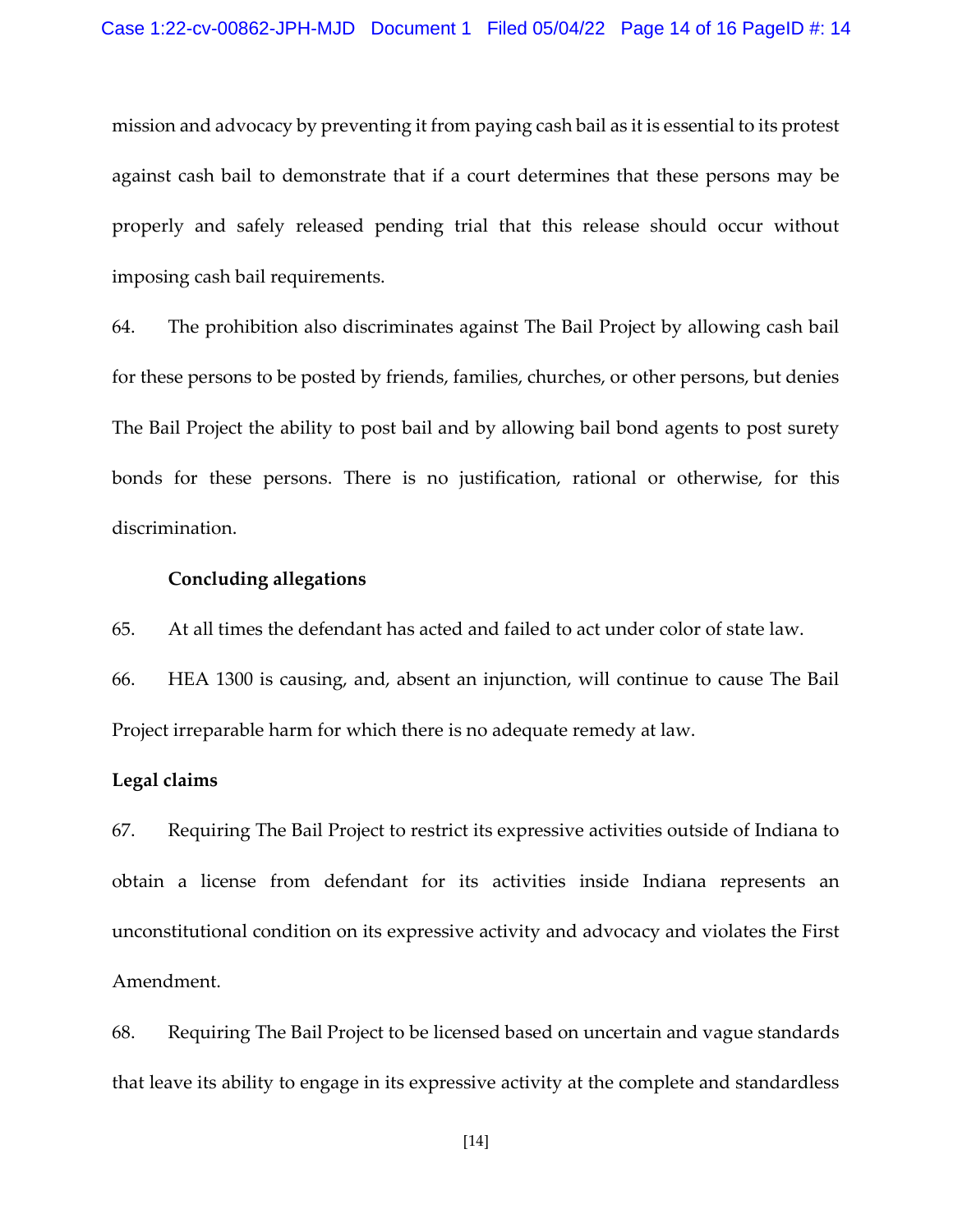discretion of the Commissioner violates the First Amendment.

69. Prohibiting The Bail Project's expressive activity by limiting for whom it can pay cash bail, even though the bail amount has been approved by a state court, violates the First Amendment.

70. Prohibiting The Bail Project's expressive activity by limiting for whom it can pay cash bail, even though no limitation is placed on other persons or entities, and even though no limitations are placed on bail bond agents, violates the Equal Protection Clause of the Fourteenth Amendment.

### Request for relief

WHEREFORE, plaintiff requests that this Court

a. accept jurisdiction of this case and set it for hearing at the earliest opportunity.

b. declare that HEA 1300 is unconstitutional for the reasons noted above.

c. enter a preliminary injunction, later to be made permanent, enjoining the application of HEA 1300.

d. award plaintiff its costs and reasonable attorneys' fees.

e. award all other proper relief.

 Kenneth J. Falk Gavin M. Rose Stevie J. Pactor ACLU of Indiana 1031 E. Washington St. Indianapolis, IN 46202 317/635-4059

[15]